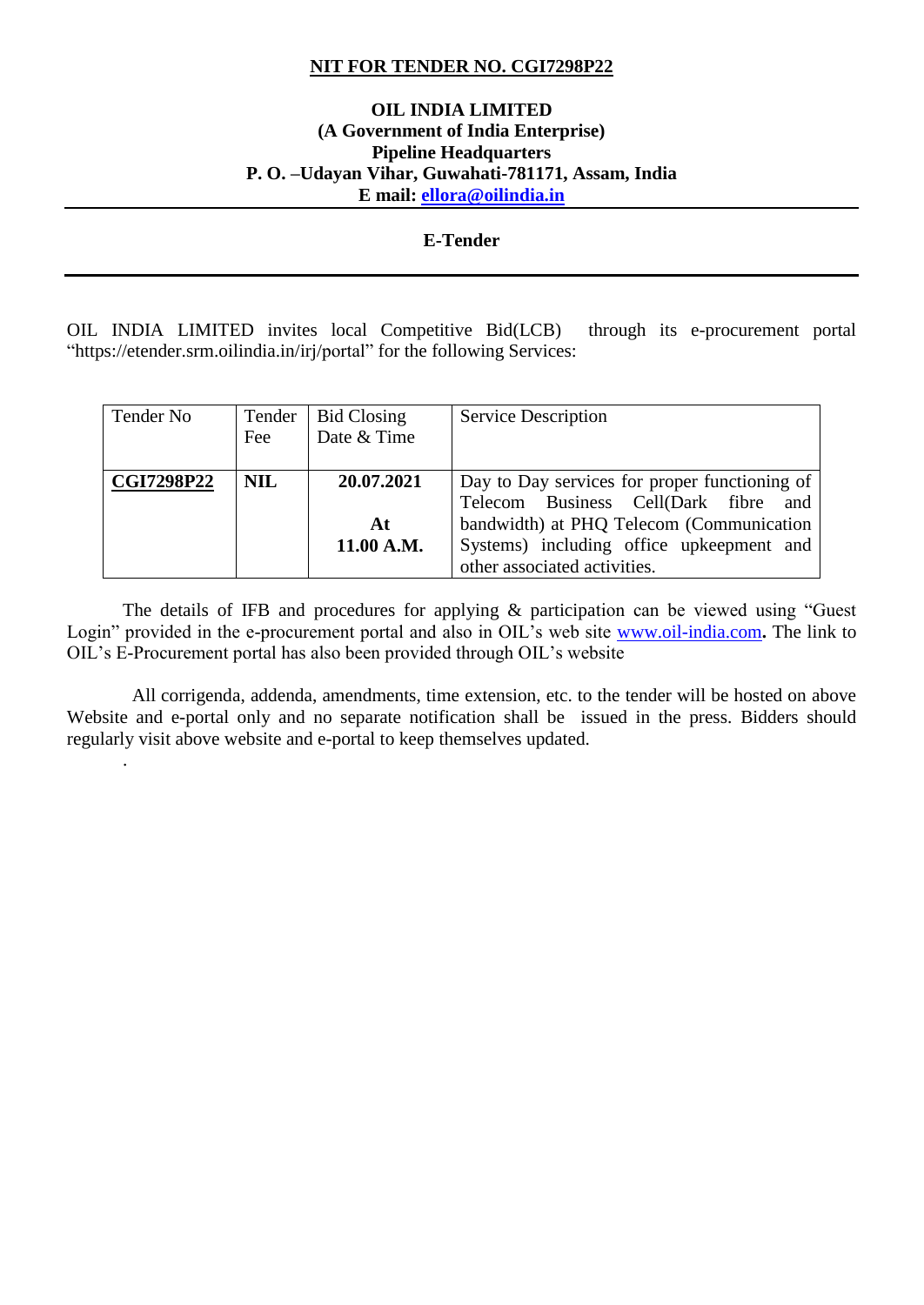# **BRC/BEC: BID REJECTION CRITERIA(BRC) / BID EVALUATION CRITERIA (BEC)**

1.0 The bid shall conform to the specifications and terms and conditions given in the Bidding Documents. Bids will be rejected in case services offered do not conform to the required parameters stipulated in the technical specifications. Notwithstanding the general conformity of the bid to the stipulated specifications, the BRC requirements will have to be particularly met by the Bidders without which the same will be considered as non-responsive and rejected. All the documents related to BRC shall be submitted along with the Bid.

# 1.1 BID EVALUATION CRITERIA (BEC)/BID REJECTION CRITERIA(BRC)

[A] Financial capability: Bidders must have:

## 1. **(a) Annual financial turnover as per Audited Annual Reports in any of preceding three (3) financial years preceding scheduled bid opening date should be at least 1,24,400.00**

### FOR CONSORTIUM:

At least one member of the consortium to meet the above criteria of 50% turnover. The other members of consortium should meet minimum 25% turnover requirement.

1.(b) Net Worth should be positive for preceding financial year.

1.(c) For Proof of Annual Turnover & Net Worth any of the following documents /photocopy must be furnished:

• A Certificate issued by a practicing Chartered / Cost Accountant Firm, with membership number certifying the Annual Turnover, Net worth and nature of business. OR

• Audited Balance Sheet and Profit & Loss account.

[B] Experience: Bidders must have the Experience of having successfully completed similar works (Similar work mean providing manpower services) with PSUs/Central Govt./ State Govt. Organizations in previous 7 years to be reckoned from the original bid closing date should be of the following:

## **i) One similar completed work costing not less than 2,07,400.00 (Similar completed work means providing man power service)**

Note: -

1)A job executed by a bidder for its own organization / subsidiary cannot be considered as experience for the purpose of meeting BEC.

2)In case of tenders for Annual rate contracts / Maintenance and Service contracts, if the prospective bidder is executing rate / maintenance /service contract which is still running and the contract value / quantity executed prior to due date of bid submission is equal to or more than the minimum prescribed value in the BEC such experience will also be taken in to consideration provided that the bidder has submitted satisfactory work / supply / service execution certificate issued by end user.

3)Documentary proof must be furnished in support of the experience by way of purchase order / work order / contract document along with completion certificate from the organization to whom such services have been rendered.

[C]Deviation to the following provision of the tender document shall make the bid liable for rejection:

i. Firm price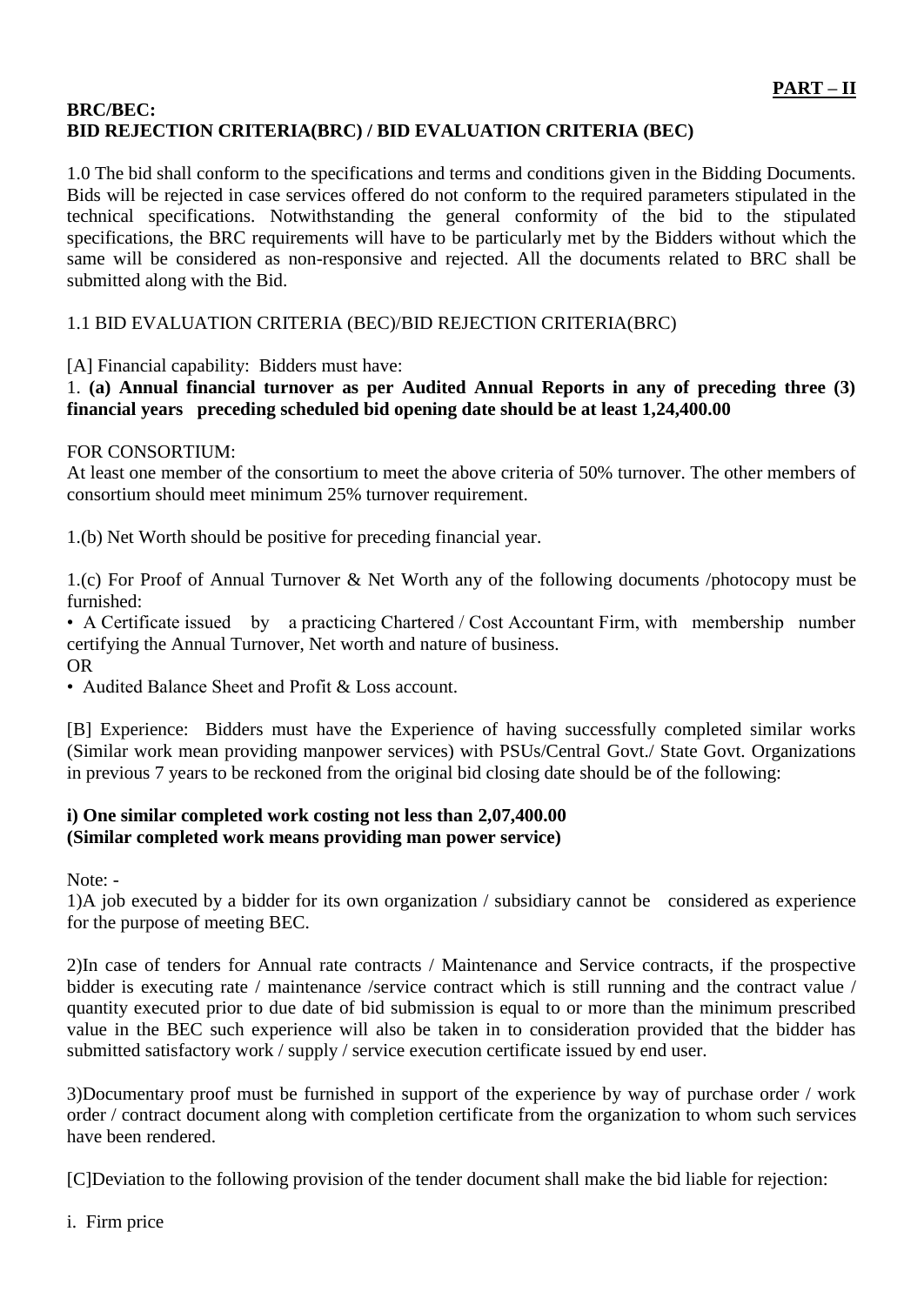## ii. EMD / Bid Bond

- iii. Scope of work
- iv. Specifications
- v. Price Schedule
- vi. Delivery / Completion Schedule
- vii. Period of Validity of Bid
- viii. Liquidated Damages
- ix. Performance Bank Guarantee / Security deposit
- x. Guarantee of material / work
- xi. Arbitration / Resolution of Dispute
- xii. Force Majeure
- xiii. Applicable Laws
- xiv. Integrity Pact, if applicable

xv. Any other condition specifically mentioned in the tender documents elsewhere that noncompliance of the clause lead

to rejection of the bid.

**D) The Bidder must have a business office establishment for a least one year within 50 Km radius of the area of operation where the services need to be provided. Documentary evidence must be provided in the form of Municipality trade license or other such documents as per the following which satisfies as a proof of having the office establishment.**

- (i) Trade License issued by the local authority in the name of the Firm OR
- (ii) Landline phone number in the name of the Firm OR
- (i) Electricity bill for last one year in the name of the Firm

Note: All documents relating to above clause No. (A), (B) and (D) must be submitted along with technocommercial bid. These documents shall have to be produce by the bidder as and when asked for.

1.2 Bidders must have PF Account in their name issued by Regional Provident Fund Commissioner and ESI registration no.

## **1.3 Relaxation for OIL's existing contractors:**

**In case of contractors who are providing similar services of listed/unlisted labours to OIL (Pipeline Department at PHQ or Pump Stations) for at least six months in the last three years as on Bid Closing date (BCD) will be exempted from submission of documents under clauses of Financial and Experience criteria of BRC conditions. However, they will have to provide the following documentary evidence:**

## **i) Copy of OIL's Work Order or ii)Copy of OIL's Contract copy.**

Simply mentioning of OIL Contract Number or Work Order Number without the copy will not be acceptable.

2.0 Other Information /Documents: Bidders must furnish the following information with relevant documents wherever necessary:

- a) Tax Exemption Certificate, if any, if /applicable.
- b) PAN no. (photocopy of the PAN card required).
- c) Service Tax Registration No.
- d) VAT registration no., if applicable.
- e) Bank account No. with name of Bank, Type of account, Bank address.
- f) P.F. Account No. / Code.
- g) ESI Code.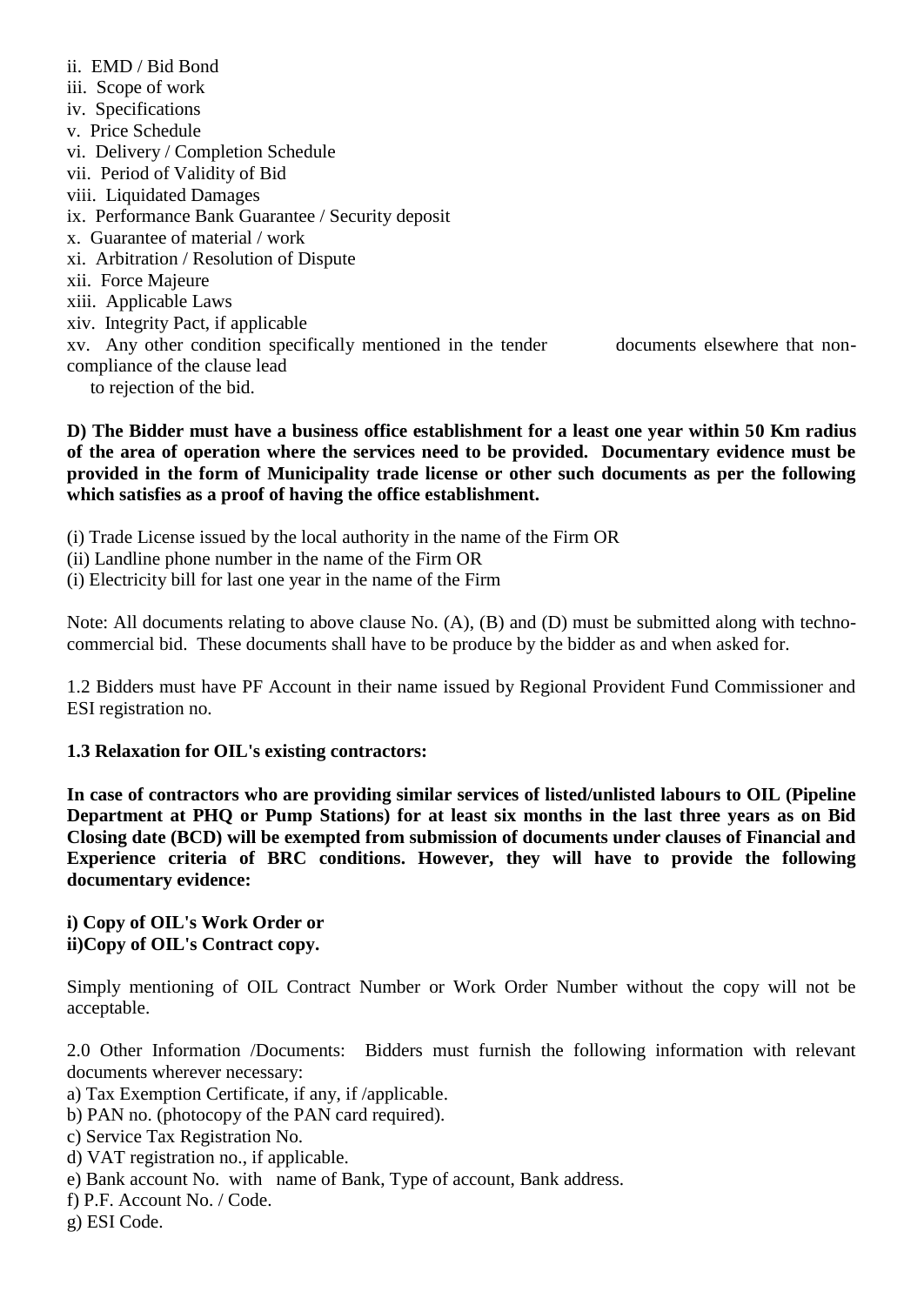#### 3.0 BID EVALUATION CRITERIA (BEC):

3.1 Bids conforming to the terms and conditions stipulated in the bid document and considered responsive and subject to qualifying the Bid Rejection Criteria will be considered for further evaluation.

3.2 To ascertain the inter-se-ranking, the comparison of the responsive bids will be made on the basis of commission rates (%, percentage) quoted by the bidders.

3.3 In case more than one bidder emerges as lowest bidder due to equal rate quoted by the bidder, then the lowest bidder will be decided by draw of lots. Company's decision in this regard is final and binding to all bidders

3.4 Any discount/rebates offered shall not be considered for evaluation of bids. However, if the lowest bidder happens to be the final acceptable bidder for award of contract and if they have offered any discount/rebate the contract shall be awarded after taking into consideration such discount/rebate after negotiation or otherwise.

# **1.4 COMMERCIAL:**

1.4.1 Bidder shall submit the offer under "Single Stage" Single Bid System". Technical bid" and the "Price Bid".

1.4.2 Bidder shall furnish Bid Security along with Bid. Bid security shall be furnished as a part of 'Technical Bid'. Any bid not accompanied by a proper bid security will be rejected. Bidder shall submit original document to the address as specified with BCD before Bid opening date and time, otherwise Bid will be rejected. A scanned copy of this document should also be uploaded along with the Un-priced bid.

1.4.3 The Technical Bid should not have any price indication.

1.4.4 Bidder shall furnish Bid Security as referred in Relevant Section of the Bid document so as to reach the Company (i.e. OIL) before due date of closing. Any bid for which bid security is not received before due Date of Bid Closing will be rejected.

1.4.5 Validity of the bid shall be minimum 90 days. Bids with lesser validity will be rejected.

1.4.6 Any bid received in the form of Telex/Cable/Fax/E-mail/ Telephone call will not be accepted. 1.4.7 Bidders must quote clearly and strictly in accordance with the price schedule outlined in relevant section of Bidding Documents; otherwise the bid will be rejected.

1.4.8 Any bid containing false statement will be rejected.

1.4.9 The Bid Documents are not transferable. Bids made by parties who have not purchased the Bid Documents from the Company will be rejected.

1.4.10 Any Bid received by the Company after the deadline for submission of bids prescribed by the Company will be rejected.

1.4.11 Price quoted by the successful Bidder must be firm during the performance of the Contract and not subject to variation on any account. A bid submitted with an adjustable price will be treated as non-responsive and rejected.

1.4.12 Bids shall be typed or written in indelible ink and shall be digitally signed by the bidder or his authorized representative.

1.4.13 Any physical documents wherever called for, submitted by bidders shall contain no interlineations, white fluid erasures or overwriting except as necessary to correct errors made by the Bidder, in which case such correction shall be initialed by the person or persons who has/have digitally signed the Bid.

1.4.14 Bidder shall fulfill all the relevant clauses applicable for this e-Tender.

1.4.15 The following Clauses with all its sub-clauses should be agreed in toto, failing which the bid will be rejected. To this effect Bidder shall submit an undertaking along with the Technical Bid.

a) Performance Security Clause

b) Force Majeure Clause

c) Termination Clause

d) Settlement of disputes Clause